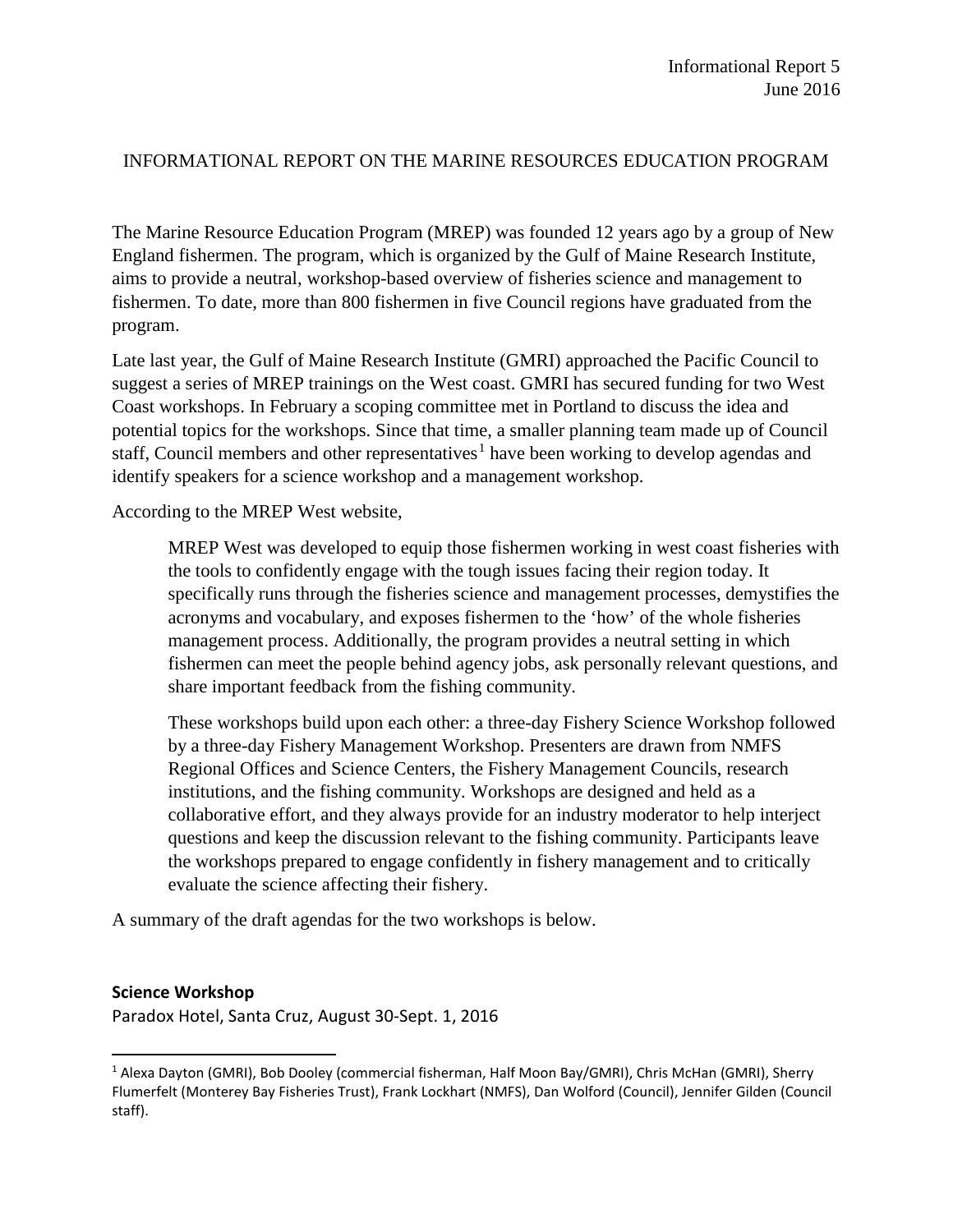#### **DAY ONE**

#### **Program & Agenda Overview**

#### **Fishery Science Overview**

- Overview of Council regions
- Role of SSC
- Conceptual framework for data collection and data sources

#### **Fishery Dependent Data Collection**

- Commercial and recreational sectors
- Log books, port samplers
- State partnership with Feds via PSMFC

#### **Fishery Independent Data Collection**

- Survey & sampling methods
- Population Biology

## **Introduction to Lab & Lab Tours**

#### **Stations & Hands-on activities**

- Tour of research vessel: connection to sampling
- Wet lab, age & growth lab; hands-on otolith study
- Visual surveys, tagging studies

# **Overview of STAR Panels**

#### **Moderated Discussion & Questions**

- Sources of scientific uncertainty
- Using Fishery Dependent and Fishery Independent data

## **DAY TWO**

#### **Stock Assessment & Modeling Overview**

- Stock assessment methods
- Groundfish, CPS, salmon
- Life history traits as they impact stock assessments

## **Gear Overview and Conservation Engineering**

- Bycatch avoidance
- Barotrauma
- Risk pool coop management
- Gears used to avoid bycatch

#### **DAY THREE**

#### **Oceanography & Climate Drivers**

- Oceanographic processes, tides and currents
- Upwelling, temperature, productivity of CPS stocks
- Ocean and climate drivers and how they are incorporated into stock assessments

#### **Ecosystem/Habitat considerations**

**Q&A with Regional Administrator & Science Center Director** 

#### **Program Wrap-up**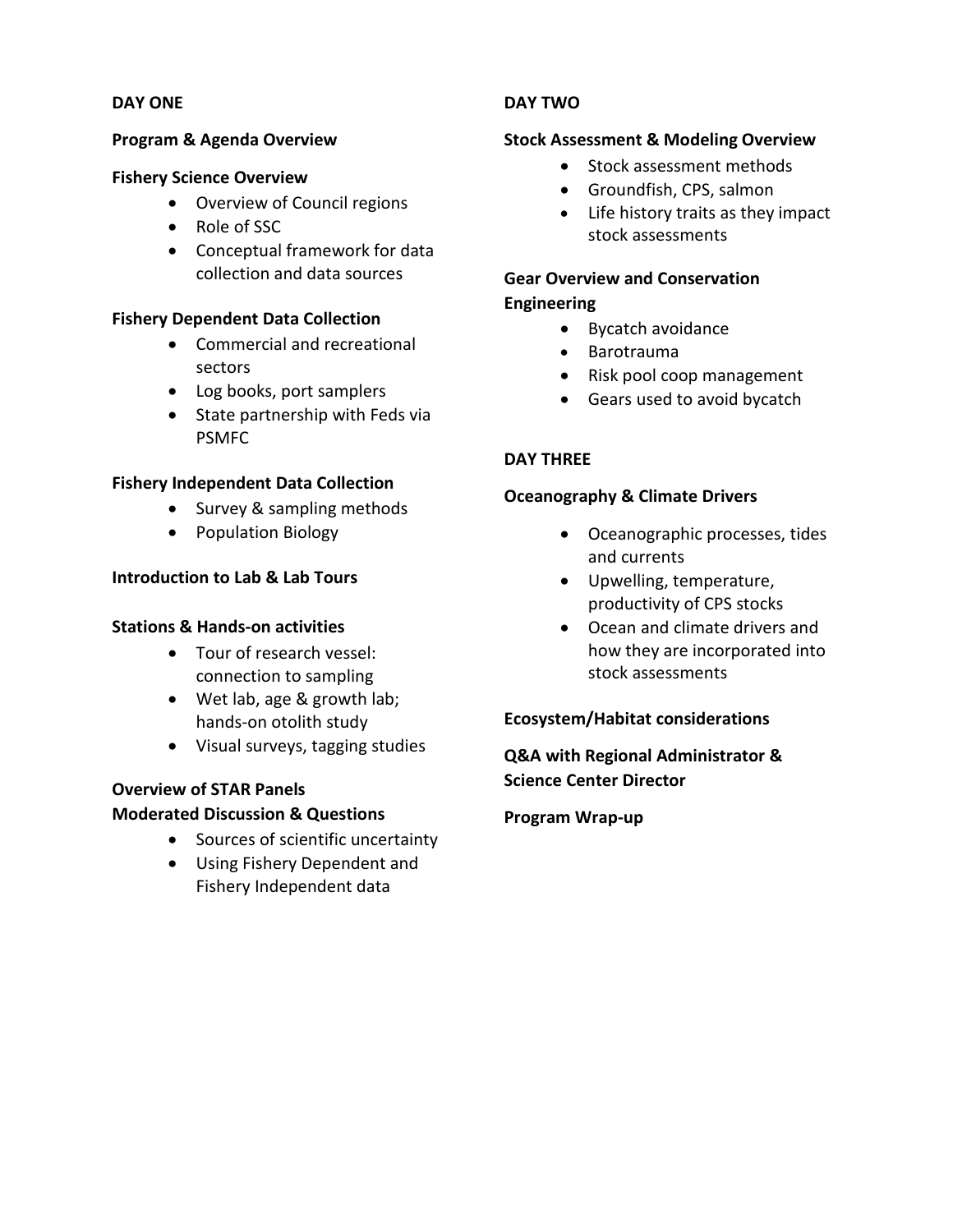## **Management Workshop Agenda**

Waterfront Marriott Hotel, Portland, OR, October 18 – 20, 2016

### **DAY ONE**

#### **Magnuson-Stevens Act Overview**

- History of the MSA
- History of Councils
- Legislative affairs in the context of reauthorization

#### **Overview of Federal Fisheries**

#### **Management**

- NOAA role; West Coast Regional **Office**
- Other applicable laws

## **Fishery Management Council Process Overview**

- Council membership makeup/rationale
- Development of FMPs
- Roles

#### **Tribes and the relationship to other pieces**

- U&A areas; history
- Components of tribal fisheries
- Boldt Decision
- Tribes as Managers
- Salmon & halibut

#### **Monitoring & Accountability**

- Electronic monitoring, observers
- Setting ACLs and sticking to the limits
- Reducing uncertainty

## **West Coast Regional Office: The Bridge from Science to Management**

• Data capture and discussion: recreational, nearshore, fixed gear, trawl fisheries (stations)

## **Bringing it all together**

## **DAY TWO**

## **West Coast Region Enforcement Overview & Considerations**

- NOAA Law Enforcement
- Role of the U.S. Coast Guard
- Role of states
- Day-to-day enforcement
- VMS overview

## **Essential Fish Habitat**

- Description/background
- More

#### **Introduction to Robert's Rules of Order**

#### **Role Play Scenarios**

- Introduce hypothetical decision, follow the process
- Includes time for lobbying, hallway discussions, etc.
- Groups of 8, each supported by a "chair person" and a staff person

#### **Council Scenario Debrief/ Reflections**